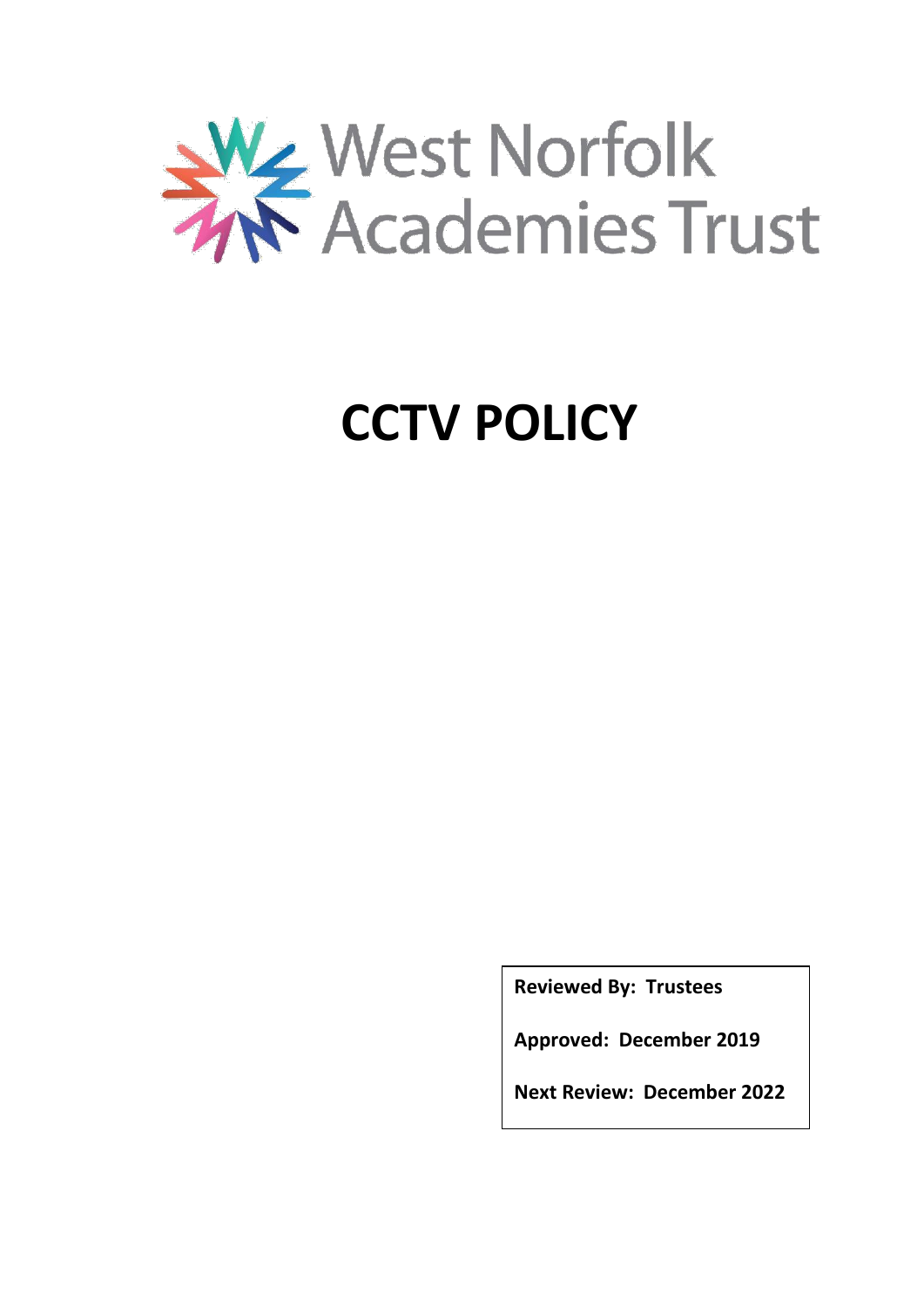## **Contents**

| <b>Policy Statement</b>                |                |
|----------------------------------------|----------------|
| About this Policy                      | 1              |
| Personnel responsible                  | $1 - 2$        |
| Purpose of the CCTV System             | 2              |
| Monitoring                             | $\overline{2}$ |
| How will we operate any CCTV           | $2 - 3$        |
| Use of data gathered by CCTV           | 3              |
| Retention and erasure of data          | 3              |
| Use of additional surveillance systems | 3              |
| Requests for access and disclosure     | 4              |
| Subject access requests                | $4 - 5$        |
| Complaints                             | 5              |
| Requests to prevent processing         | 5              |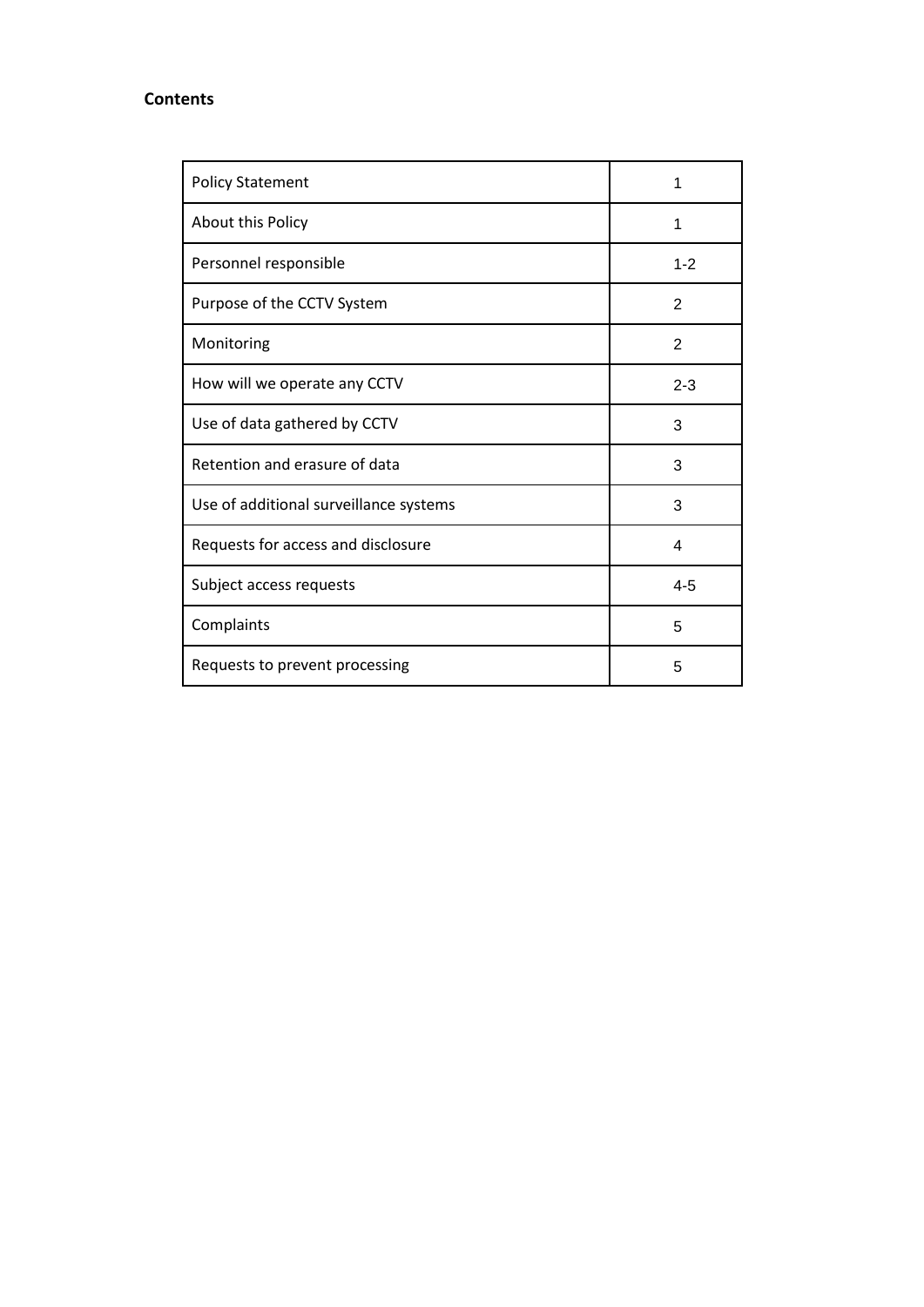## **1. Policy Statement**

- 1.1 This document sets out the appropriate actions and procedures, which must be followed to comply with the Data Protection Act 2018 in respect of the use of CCTV (closed circuit television) surveillance systems managed by the West Norfolk Academies Trust.
- 1.2 We believe that CCTV and other surveillance systems have a legitimate role to play in helping to maintain a safe and secure environment for all our staff, students and visitors. However, we recognise that this may raise concerns about the effect on individuals and their privacy. This policy is intended to address such concerns. Images recorded by surveillance systems are personal data which must be processed in accordance with data protection laws. We are committed to complying with our legal obligations and ensuring that the legal rights of staff, relating to their personal data, are recognised and respected.
- 1.3 This policy is intended to assist staff in complying with their own legal obligations when working with personal data. In certain circumstances, misuse of information generated by CCTV or other surveillance systems could constitute a criminal offence.

## **2. About this Policy**

- 2.1 We currently use CCTV cameras to view and record individuals on and around our premises. This policy outlines why we use CCTV, how we will use CCTV and how we will process data recorded by CCTV cameras to ensure we are compliant with data protection law and best practice.
- 2.2 We recognise that information that we hold about individuals is subject to data protection legislation. The images of individuals recorded by CCTV cameras in the workplace are personal data and therefore subject to the legislation. We are committed to complying with all our legal obligations and seek to comply with best practice suggestions from the Information Commissioner's Office (**ICO**).
- 2.3 This policy covers all employees, contractors, governors, trustees, volunteers and any other individuals engaged to perform services for West Norfolk Academies Trust. This policy has been supervised by the Trust Data Protection Officer (DPO) and approved by the Trustees.
- 2.4 A breach of this policy may, in appropriate circumstances, be treated as a disciplinary matter. Following investigation, a breach of this policy may be regarded as misconduct leading to disciplinary action, up to and including dismissal.
- 2.5 All authorised employees viewing CCTV images are responsible for their every viewing of the images, which must be justifiable. Any breach of the Data Protection Act 2018 will be dealt with in accordance with that legislation. All authorised employees viewing CCTV images must be aware of their liability under this act.

## **3. Personnel responsible**

3.1 The board of Trustees has overall responsibility for ensuring compliance with relevant legislation and the effective operation of this policy. Day-to-day management responsibility for deciding what information is recorded, how it will be used and to whom it may be disclosed has been delegated to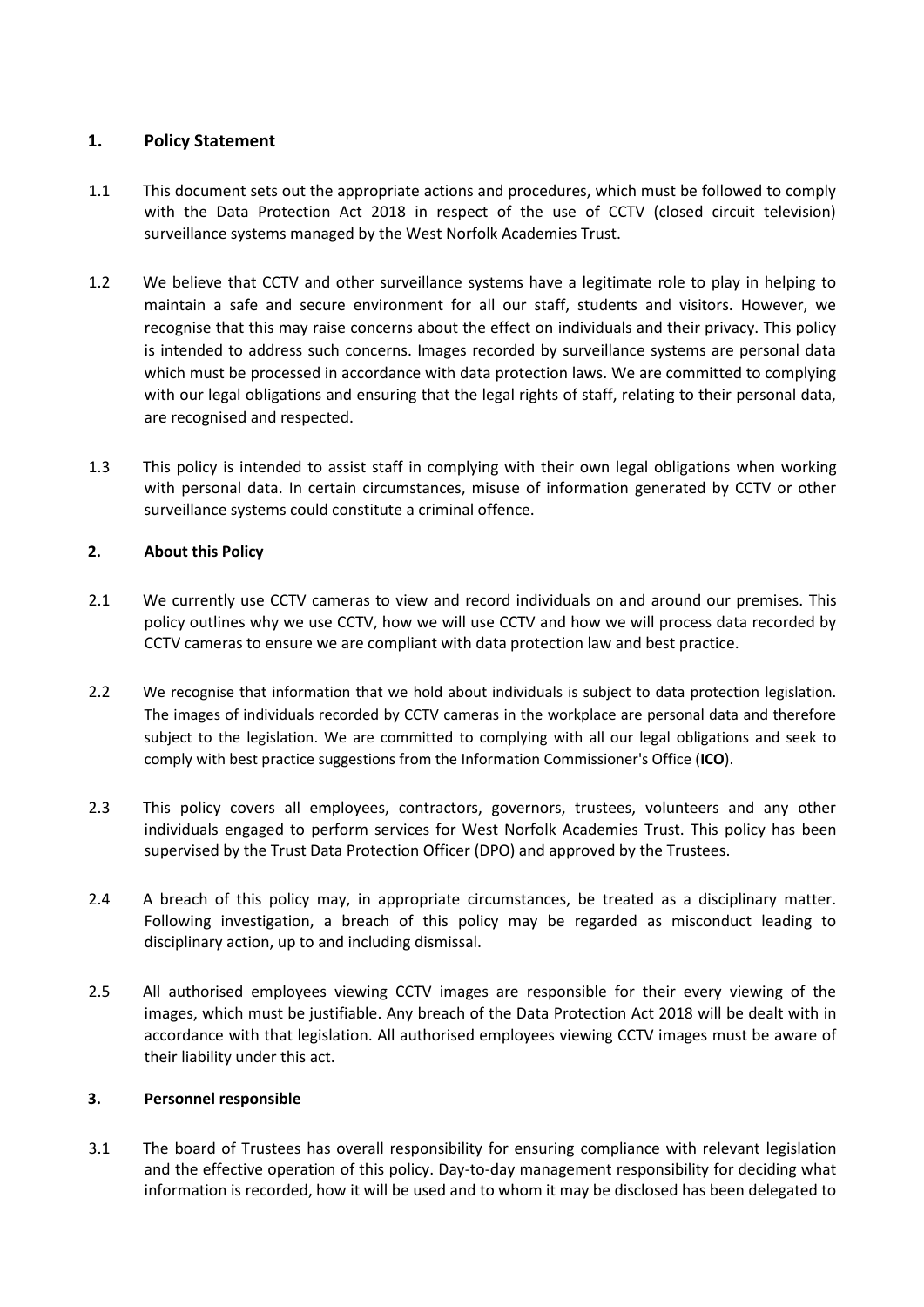the Trust Director of Operations. Day-to-day operational responsibility for CCTV cameras and the storage of data recorded is the responsibility of the Facilities Manager.

3.2 This Policy will be maintained and reviewed at least annually under the supervision of the Trust DPO.

## **4. Purpose of the CCTV System**

- 4.1 We currently use CCTV on our premises for the following reasons:
	- (a) to prevent crime and protect buildings and assets from damage, disruption, vandalism and other crime;
	- (b) for the personal safety of students, staff, visitors and other members of the public and to act as a deterrent against crime;
	- (c) to support law enforcement bodies in the prevention, detection and prosecution of crime;
	- (d) to assist in day-to-day management, including ensuring the health and safety of students, staff and others;
	- (e) to assist in the effective resolution of disputes which arise in the course of disciplinary or grievance proceedings;

This list is not exhaustive and other purposes may be or become relevant.

#### **5. Monitoring**

- 5.1 Cameras are situated to ensure they cover Trust premises as far as is possible, including the exterior of buildings, vulnerable public facing areas, car parks, outside spaces, communal areas within buildings and both the main entrance and secondary exits.
- 5.2 The CCTV system is currently in operation and capable of being monitored 24 hours a day, every day of the year.
- 5.3 As far as practically possible, CCTV cameras will not focus on private homes, gardens or other areas of private property.
- 5.4 Prior to introducing any new surveillance system, or placing a new CCTV camera in an area where privacy might be expected, we will carefully consider if they are appropriate by carrying out a Data Protection Impact Assessment (DPIA). Any DPIA will consider the nature of the problem that we are seeking to address at that time and whether the surveillance camera is likely to be an effective solution, or whether a better solution exists. In particular, we will consider the effect a surveillance camera will have on individuals and therefore whether its use is a proportionate response to the problem identified.

#### **6. How will we operate any CCTV**

6.1 We will ensure that signs are displayed at the entrance of the surveillance zone to alert individuals that their image may be recorded. Such signs will contain details of which organisation is monitoring the CCTV (If not wholly operated by West Norfolk Academies Trust) and who to contact for further information, where these things are not obvious to those being monitored.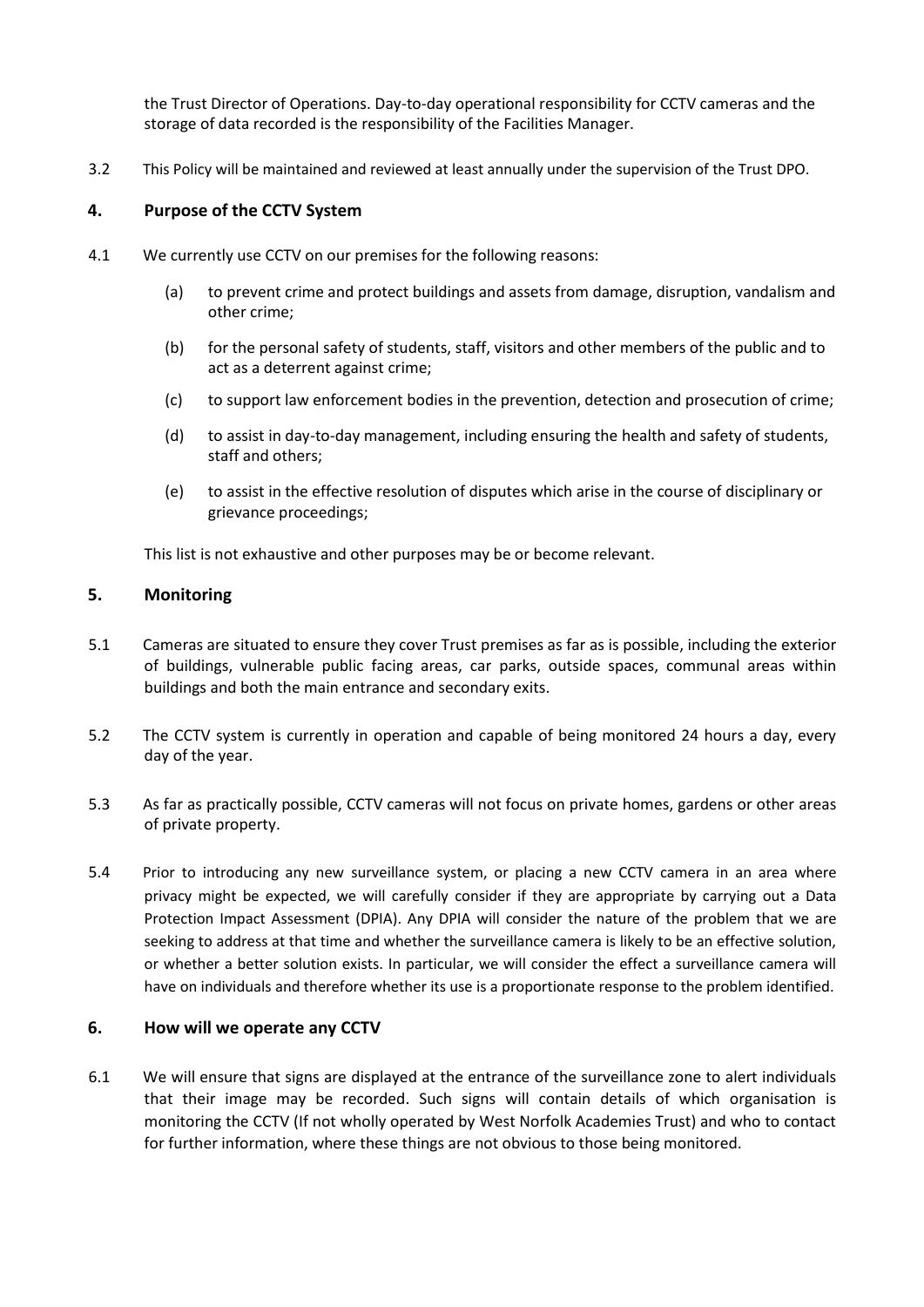6.2 We will ensure that live feeds from cameras and recorded images are only viewed by approved members of staff whose role requires them to have access to such data. Recorded images will only be viewed in designated, secure offices.

## **7. Use of data gathered by CCTV**

- 7.1 In order to ensure that the rights of individuals recorded by the CCTV system are protected, we will ensure that data gathered from CCTV cameras is stored in a way that maintains its integrity and security. This may include encrypting the data, where it is possible to do so.
- 7.2 We may engage data processors to process data on our behalf. We will ensure reasonable contractual safeguards are in place to protect the security and integrity of the data.
- 7.3 CCTV images may only be viewed by authorised employees. All authorised employees viewing the CCTV images will act with utmost probity at all times. All images viewed by authorised employees must be treated as confidential.
- 7.4 All authorised employees are to ensure that whilst viewing CCTV images, unauthorised employees or visitors cannot view the images.
- 7.5 All authorised employees viewing CCTV images are responsible for their every viewing of the images, which must be justifiable.

#### **8. Retention and erasure of data gathered by CCTV**

- 8.1 Data recorded by the CCTV system will be stored digitally. Data from CCTV cameras will not be retained indefinitely and in any case deleted after 21 days maximum if not subject to an ongoing incident being investigated or a legitimate access request from a data subject.
- 8.2 At the end of their useful life, all images stored in whatever format will be erased permanently and securely. Any physical matter such as tapes or discs will be disposed of as confidential waste. Any still photographs and hard copy prints will be disposed of as confidential waste.
- 8.3 Routine checks are made to ensure that the system is operating in accordance with the terms of this policy, and that information relating to the recordings (date, time etc.) are accurate; these details are entered into the **CCTV Download and Maintenance Log Book** (Annex A to this document).

## **9. Use of additional surveillance systems**

9.1 A DPIA is intended to assist us in deciding whether new surveillance cameras are necessary and proportionate in the circumstances and whether they should be used at all or whether any limitations should be placed on their use.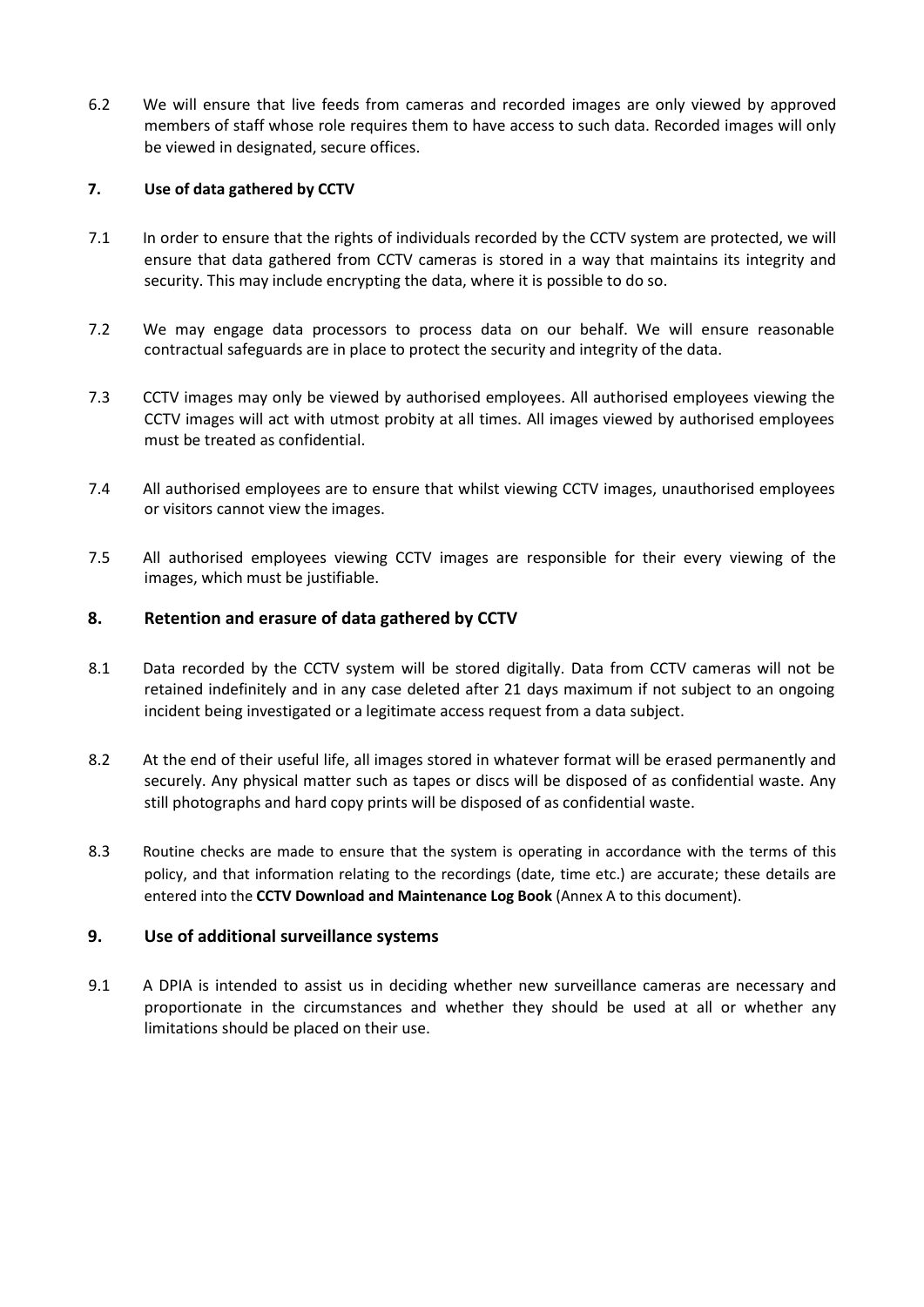#### **10. Requests for access and disclosure**

- 10.1 Access will only ever be permitted to those who are authorised to do so for the purposes of performing their function within West Norfolk Academies Trust. Downloading images is strictly controlled and limited to the following staff:
	- 1. Director of Operations View and download
	- 2. The Designated Behaviour Manager in each school View and download
	- 3. Trust Facilities Manager View and download
	- 4. Site Facilities Managers in each school View and download
	- 5. Springwood Senior Caretaker View and download
	- 6. Reception staff in each school View external cameras only
	- 7. Two Members of The Senior Leadership Team in each school View and download
	- 8. Senior Site team members with the express permission of the Executive Head Teacher or Director of Operations.
	- 9. IT Support View and download
- 10.2 Procedures for managing the saved data are detailed in the **CCTV Download and Maintenance Log Book** – staff are trained to understand the administrative regime to control the use of the images.
- 10.3 Access to images by Academy staff is restricted to:
	- 1. Head Teachers and senior members of staff View Only
	- 2. Staff members required for positive identification of individuals with express permission of the Executive Head Teacher or Director of Operations.
- 10.4 No images from our CCTV cameras will be disclosed to any third party, without express permission being given by the Director of Operations or Executive Head Teacher of the Trust. Data will not normally be released unless satisfactory evidence that it is required for legal proceedings or under a court order has been produced.
- 10.5 In other appropriate circumstances, we may allow law enforcement agencies to view or remove CCTV footage where this is required in the detection or prosecution of crime. The request must be in written form, specifying the date and time (as far as possible) of the image. If the decision is taken not to release the images, then the image in question will be held and not destroyed until all legal avenues have been exhausted.
- 10.6 We will maintain a record of all disclosures of CCTV footage.
- 10.7 No images from CCTV will ever be posted online or disclosed to the media.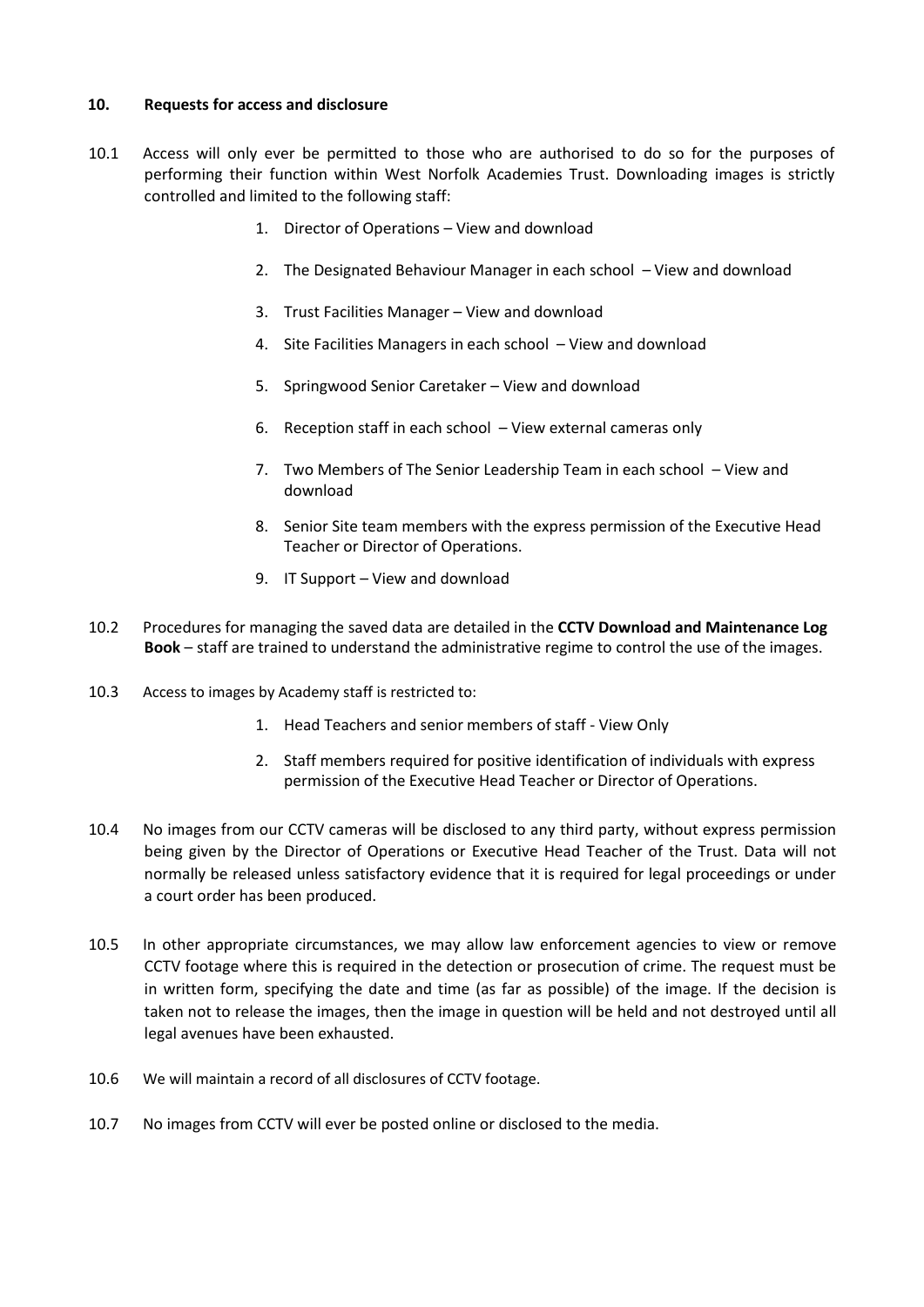#### **11. Subject access requests**

- 11.1 Data subjects may make a request for disclosure of their personal information and this may include CCTV images (**subject access request**). A data subject access request is subject to the statutory conditions from time to time in place and should be made in writing, in accordance with our subject access policy.
- 11.2 In order for us to locate relevant footage, any requests for copies of recorded CCTV images must include the date and time of the recording, the location where the footage was captured and, if necessary, information identifying the individual.

11.3 We reserve the right to obscure images of third parties when disclosing CCTV data as part of a subject access request, where we consider it necessary to do so.

#### **12. Complaints**

- 12.1 If any member of staff has questions about this policy or any concerns about our use of CCTV, then they should speak to their manager **OR** Human Resources (HR) in the first instance.
- 12.2 Where this is not appropriate or matters cannot be resolved informally, employees should use our formal grievance procedure.

#### **13. Requests to prevent processing**

13.1 We recognise that, in rare circumstances, individuals may have a legal right to object to processing and in certain circumstances to prevent automated decision making (see Articles 21 and 22 of the General Data Protection Regulation). For further information regarding this, please contact Chief Operations Officer, West Norfolk Academies Trust.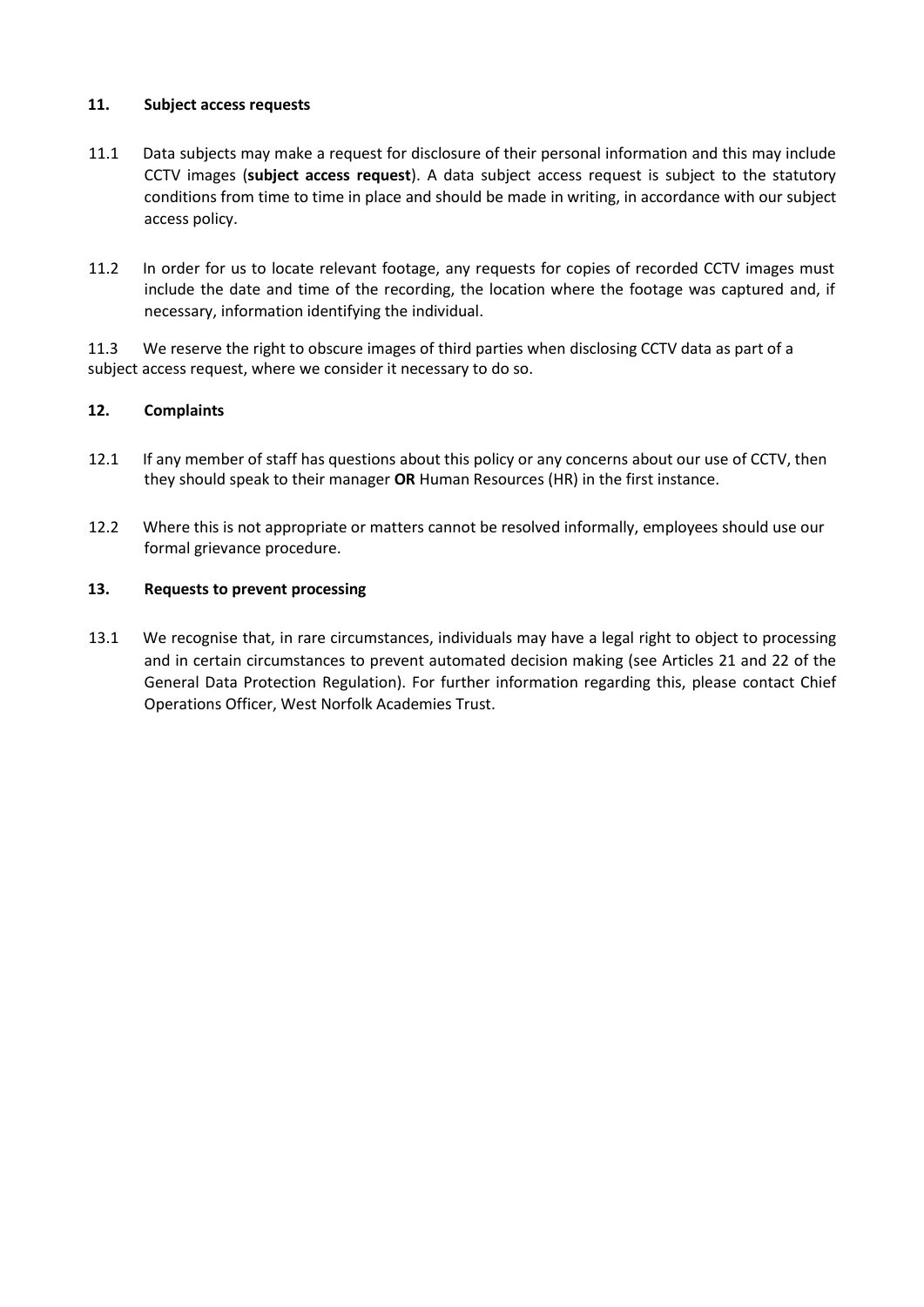**I understand and agree to abide by the West Norfolk Academies Trust CCTV Policy**